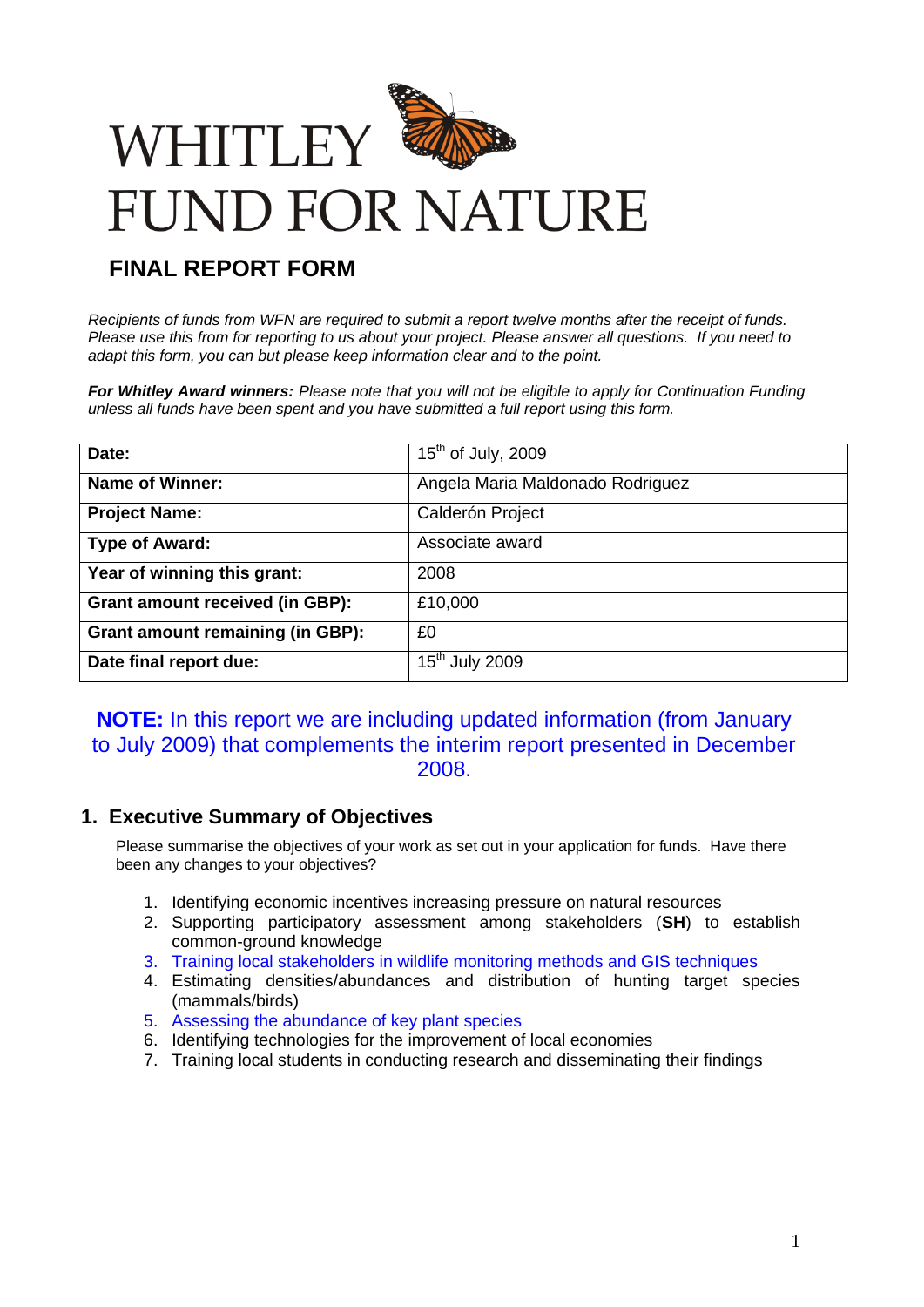**Objective 3**: From the seven objectives stated in the initial application, the only objective we did not achieve completely was objective #3. Our initial aim was to update the current GIS database collected by Amacayacu National Park (ANP), CORPOAMAZONIA<sup>1</sup> and other local NGOs in order to compare past and present forest coverage in ANP and its buffering zone, the Calderon basin. However, despite our best efforts we failed to coordinate with governmental organisations. In order to overcome this limitation we contacted Fundacion Tropenbos, as its director has long-term experience working alongside those organisations. He suggested that we need first to take into account the idiosyncrasy of governmental organisations in the Amazonas department, and therefore, in order to update the GIS database it is necessary to decide which data to record, which information the government agencies are willing to share with others, who will provide funding for data analysis and organisation, and which organisations will hold the data during the analyses. It is important to have the agreement in writing to formalise that process. Finally he suggested that local needs should be attended first in order to address local issues prior to presenting the outcome to the regional above mentioned organisations. Therefore a local workshop in "*social cartography*" was held in the Mocagua community, with the participation of CORPOAMAZONIA, ANP, two Tikuna communities overlapping ANP, one local NGO, Fundacion Tropenbos and Fundacion Entropika. The results are explained in point 4. Part of the GIS data base collected in 2008 was to be presented in the form of maps by a past member of ANP and Fundacion Entropika, but on account of his moving to another organisation, we have not yet been able to analyse those data. We aim to have the maps and GIS database ready during the second semester of 2009.

CORPOAMAZONIA and ANP are willing to initiate the update of the database when funding and infrastructure allows. The representative from CORPOAMAZONIA suggested the first semester of 2010 as feasible for getting the basic infrastructure (e.g. computers, software programmes). In return Entropika's role would be to secure funding for paying the living and travel expenses of two programmers to initiate both the consolidation of the database and to train personnel from ANP, CORPOAMAZONIA and Entropika in the use of the software ArcView 9.3. It is likely that the Universidad Nacional, Leticia campus, will join the project if the infrastructure is in place by 2010 (e.g. computers room), as well as Reserva Cerca Viva (please see point 9).

**Modification of objective 5:** Initially, we had planned to create permanent vegetation sampling plots covering a total area of 24 ha at three sites for the identification of plant species recognised as the food sources of large mammals or key species consumed by humans.

We propose to survey a total of 10 ha in the Calderón basin: 5 hectares in the Sábalo Creek and 5 hectares at the head of the Calderón River near ANP in the buffering zone. Permanent plots will be established and all trees with a diameter at breast height DBH>10 cm will be included, and therefore not just food sources for large mammals or key species for human use, so as to give us a broader understanding of the forest.

 $\overline{a}$ <sup>1</sup> **CORPOAMAZONIA**: Regional environmental authority in charge of regulating the use of natural resources in the Colombian Amazon, outside protected areas. It is responsible for the administration of the Calderon Basin and buffering zone of ANP.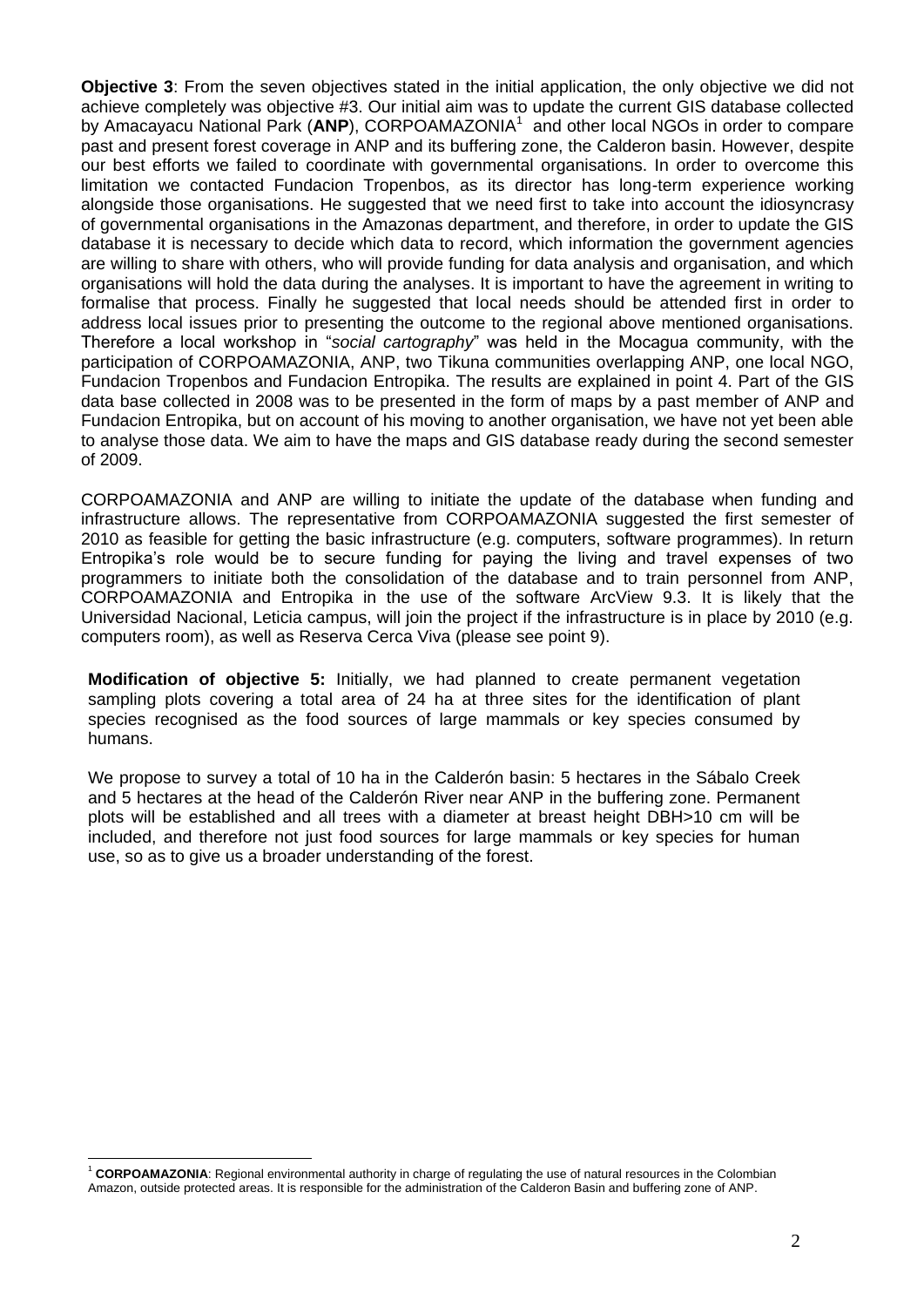# **2. In your own words, how has the Award/Grant helped you/ your project?**

This grant has supported our effort to promote sustainable livelihoods through participatory research giving us the opportunity to continue working for the adequate management of natural resources in ANP, and its buffering zone, and to implement fieldwork in the Calderón basin. This year of research (2008-2009) was crucial for the consolidation of a complete data set for estimating densities and sustainability of the hunting of primates and other hunting targets in ANP and two Tikuna indigenous communities.

From a personal point of view, winning the WFN award brought me the recognition of two other funding bodies (WWF-USA and Rainforest Concern-UK), who extended their support in order to pay for my living expenses during 2009, as they are aware of the fact that I do not earn a salary although I am working full time to ensure the continuation of research in the Colombian Amazon. Additionally, my research is part of the long-term projects that receive institutional support from Oxford Brookes University (OBU) and I am presenting research results to the new MSc and PhD students (Anthropology and Geography department at OBU) when in the UK.

# **3. Main achievements - Highlights**

We will use this report to highlight what you have achieved with our support to our supporters. Please use short bullet points to draw attention to the main achievements of your work funded or part-funded by the Whitley Fund for Nature, or which resulted from publicity associated with our support. If possible, please include details of scientific evidence and/or social data which shows evidence of success.

#### **Conservation evidence**:

Mocagua Tikuna community has rigorously applied the hunting ban for woolly monkeys. Our local coordinator (Cristobal Panduro) presented the research results to the Mocagua and San Martin Tikuna communities. As a result, Mocagua formed a group of local co-investigators for monitoring nocturnal species, focusing on *Aotus* spp. (night monkeys), a highly exploited species in the study area. This is the only Tikuna community, out of the six communities localised close to ANP, to initiate a local based-monitoring. We feel proud to see how local people are taking their own initiative in monitoring their wildlife. Training in data collection and data input is currently offered by Fundacion Entropika.

o Establishment of the "Palosangre" campsite in the Calderon basin. This place has been proposed as a monitoring and research centre.

#### **Scientific evidence**:

- o Densities of primates and other large-vertebrates in ANP (see appendix 1)
- o Calculation of the sustainability of hunting, comparing extraction rates of two Tikuna communities, ANP (see appendix 2).
- o Submission of two scientific articles titled:

Parathian, H.E and Maldonado A.M. *in rev*. Human-nonhuman primate interactions amongst Tikuna people: perceptions and local initiatives for resource management in Amacayacu National Park, Colombian Amazon. American Journal of Primatology.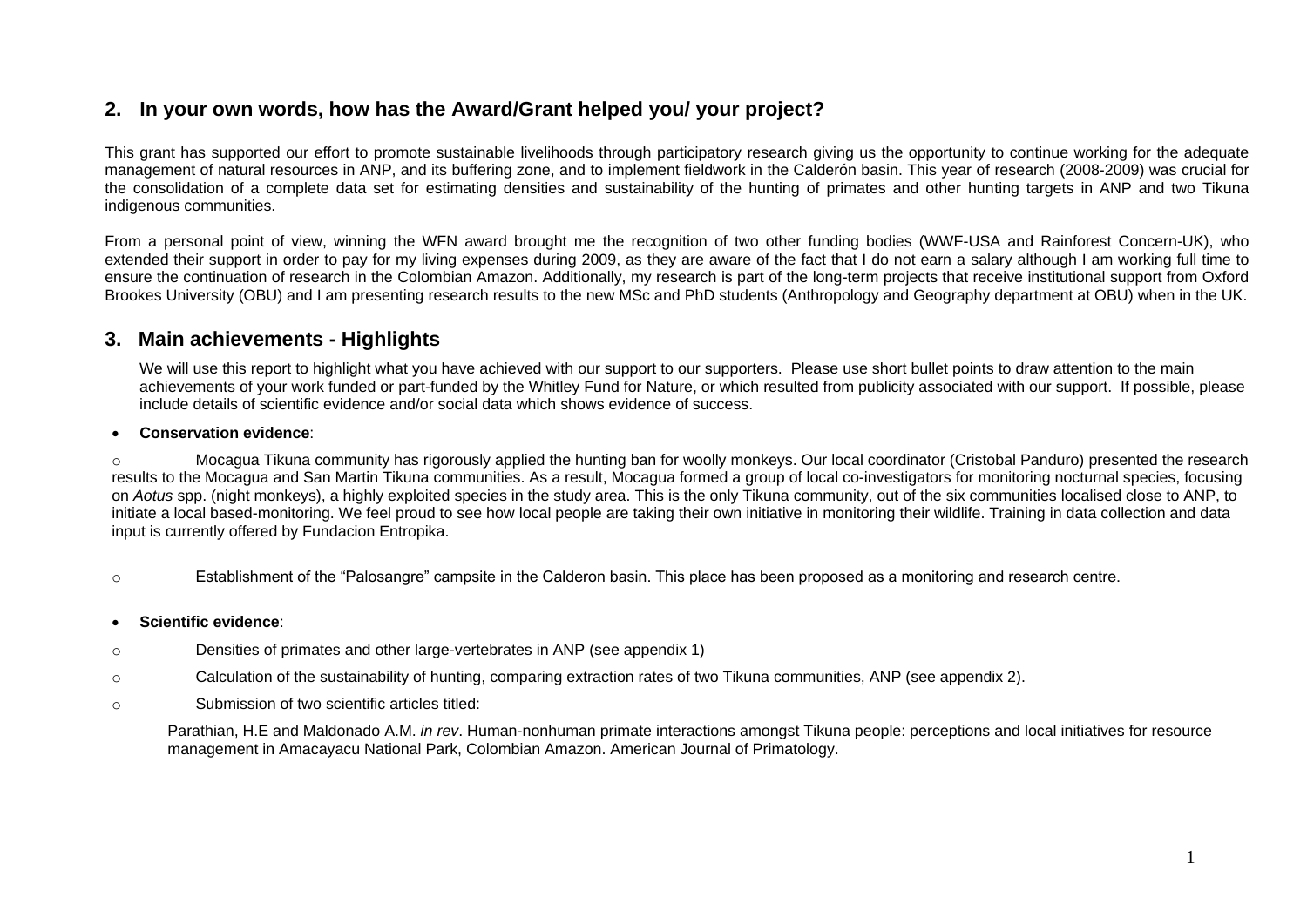o One published article, however funding from WFN was not used for data collection of this research: Maldonado, A.M., Nijman, V. and Bearder, S.K. in press. Assessment of trade in night monkeys *Aotus* spp. in the Brazil-Colombia-Peru tri-border area showing the ineffectiveness of enforcement of international wildlife trade regulations. Endangered Species Research.

o Abstract published after oral presentation in International congress: Maldonado, A. and Bearder, S. 2008. Assessing the impact of hunting on harvestsensitive primates within protected areas and indigenous lands in the Colombian Amazon. *Folia Primatol.* 79(5): 357–358

o Complete pictorial guide of key plant species combining Traditional Ecological Knowledge (**TEK**) and scientific knowledge (see appendix 3).

o Tree survey data collection initiated for the monitoring of the Calderon basin area, with the establishment of a permanent plot.

#### **Socio-economical data**:

o Elaboration of the local proposal: *Valuing integrated subsistence ponds alternative at Mocagua Tikuna community, Amacayacu National Park, Southern Colombia*. A Tikuna family from Mocagua is leading this proposal; however, still assessing the feasibility of the project bearing in mind local limitations in resources acquisition and funding management.

o Identification of the economic alternative: The process of freeze drying non-timber forest products, such as Amazonian fruits. This alternative is in its design step.

o Suggestions on how to implement a sustainable and legal extraction of Cedar (*Cedrela* spp.) in the San Martin community, as an economic alternative for commercial hunting (work in progress).

#### **Law enforcement:**

o Submission of two reports to CORPOAMAZONIA and *The natural resource protection and monitoring committee of the Amazonas department*  (**TNRPMCA<sup>2</sup>** ) informing them about new deforested areas and other environmental threats (Calderon basin).

o Submission of one report to ANP providing results on primate densities and the sustainability of the 15 most important game species in Mocagua and San Martin.

o Annual report submitted to the Colombian Special Parks Unit-Bogota (UEASPNN), providing the main results of use of resources and environmental education in Mocagua.

 $\frac{1}{2}$ **TNRPMCA:** This committee was established to aid the monitoring of illegal natural resource extraction, as the entity responsible for taking action. It is composed of: CORPOAMAZONIA, Environmental Police, DAS (Administrative Department of Security), INCODER (in charge of legalising land tenure), County Council (of the municipality of Leticia) and Governor (of the Amazonas department), NGOs (Reserva Cerva Viva and Fundacion Entropika).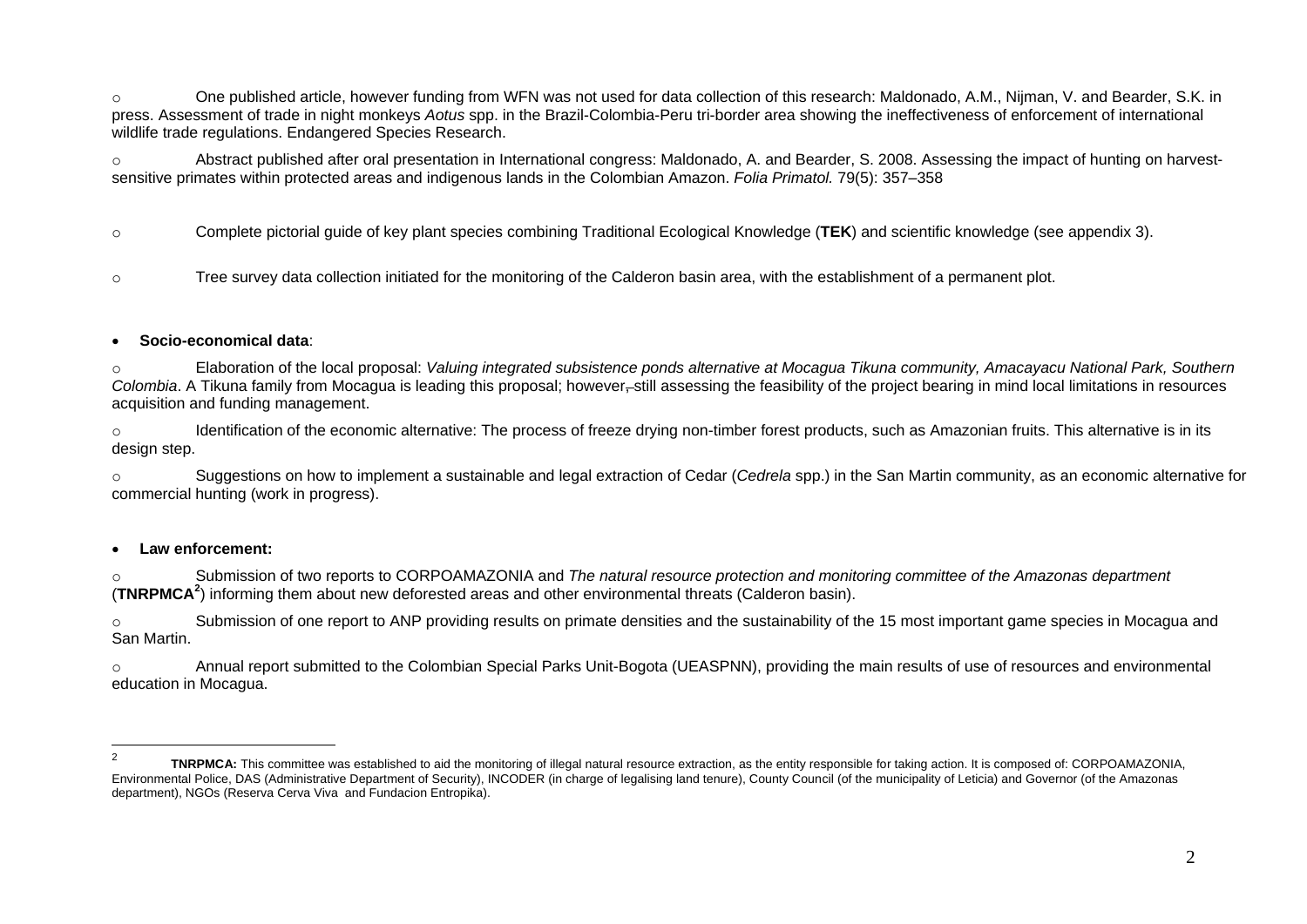#### **Environmental Education**:

<u>.</u>

- o Over 130 people of the Mocagua and San Martin Tikuna communities, within an age range of 7 to 65 years old, participated in educational activities focused on the Project-Based Learning and Participatory Video**<sup>3</sup>** (**PV**) over the course of the year.
- o The participant communities have permanent record of the activities in the form of DVDs, which can be used as educational resources in the future.
- o The DVDs will form part of an educational exchange between Colombia and the UK (work in progress).

# **4. Summary of work funded by the Award/Grant**

This section should form the bulk of your report, together with your financial report. Please make it clear what has been achieved so far, and what problems have been encountered. Refer back to your objectives as proposed in your original application so it can clearly be seen what has been achieved to date:

| <b>Original Goal</b>                                                                                                                               | Work done to<br>achieve goal                                                                                                                            | Detail of progress / Problems encountered. How have you overcome any challenges?                                                                                                                                                                                                                                                                                                                                                                                                                                                                                                                                                                                                                                                                                                                                                                                                                                                                                                                                       |
|----------------------------------------------------------------------------------------------------------------------------------------------------|---------------------------------------------------------------------------------------------------------------------------------------------------------|------------------------------------------------------------------------------------------------------------------------------------------------------------------------------------------------------------------------------------------------------------------------------------------------------------------------------------------------------------------------------------------------------------------------------------------------------------------------------------------------------------------------------------------------------------------------------------------------------------------------------------------------------------------------------------------------------------------------------------------------------------------------------------------------------------------------------------------------------------------------------------------------------------------------------------------------------------------------------------------------------------------------|
| 1. Identifying<br>and quantifying<br>the current<br>economic<br>incentives<br>increasing<br>pressure on<br><b>Natural</b><br><b>Resources (NR)</b> | 1.1. Collection of<br>qualitative and<br>quantitative data on the<br>harvesting of Natural<br>Resources (NR). Six<br>fieldtrips for data<br>collection. | 1.1. The probability of clearing more primary forest for agricultural purposes is increasing at the moment<br>because inhabitants of the Calderón basin grow subsistence crops. The soil is thus becoming poorer in<br>these cultivation areas, which renders less productivity, and availability of land for cultivation in<br>"rastrojos <sup>4</sup> " is becoming more limited.<br>Some "rastrojos" were cleared last year and are currently being used by the "Israelitas" to grow a<br>special type of rice in <i>tierra firme</i> forests for local consumption. This community also grows commercial<br>crops, such as guanábana (sour sop) (Annona muricata) and ají maicito (hot peppers) (Capsicum sp.), in<br>cultivation areas that were cleared more than five years ago to sell in Leticia. There is also an increase in<br>the hunting pressure they exert over certain endangered species, such as the tapir (Tapirus terrestris),<br>because the entire community can feed from that one individual. |

<sup>3</sup> Participatory Video: is a method used to involve community members in creating their own films on issues relevant to them. It is important to make the distinction between PV and documentary making as PV is the production of materials by the communities themselves rather than an interpretation of messages by an "outsider". This means that rights to material, control over its ultimate representation and the decision-making process remains firmly in the hands of the participants (Lunch and Lunch 2006). 4

**Rastrojo**: Secondary forest growth after initial clearing of primary forest.

<sup>5</sup> **Israelitas**: Religious group of approximately 96 people, located in the Calderon basin. Land tenure is illegal. Their livelihood is based on land cultivation, hunting and trade of forest products.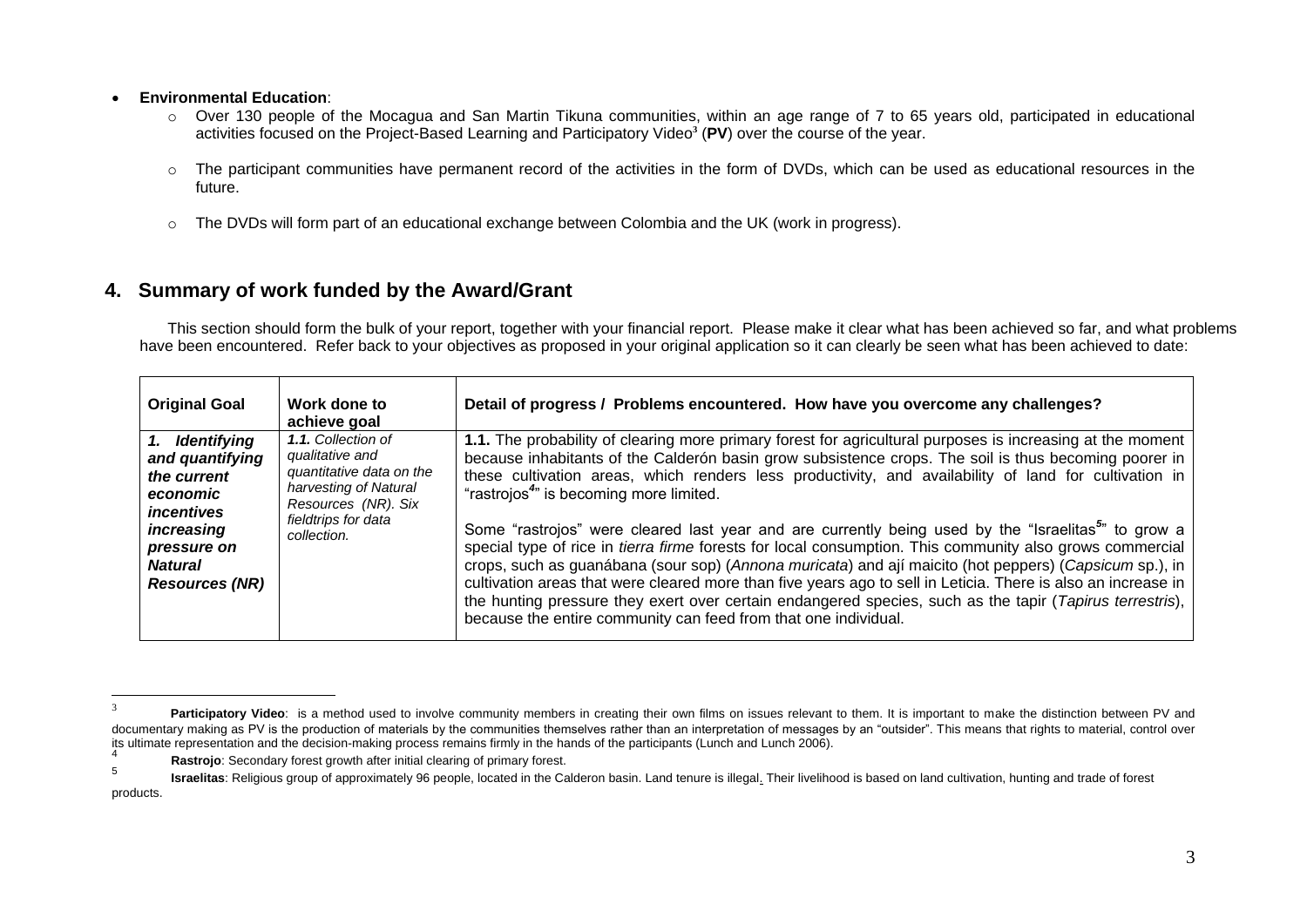|                                                                                 |                                                                                                                                                                                                                                                                                                                                                                                                                                                                                                                                                                                                                                                                                       |                                                                                                                                                                                                                                                                                                                                                                                                                                                                                                                                                                                                                                                                                                                                                                                                                                                                                                                                                                                                                                                                                                                                                                                                                                                                                                                                                                                         | The colono <sup>6</sup> settlers grow crops for self consumption and do not commercialise products in Leticia.<br>Some of the colonos are currently promoting tourism in the area and consumption of bushmeat by<br>tourists will therefore probably occur more often as visitors arrive. One of these settlers is searching for<br>gold at the head of the Calderón River and the Purité River, located around 40 kms to the north, with no<br>positive results so far. He mentioned that he would be leaving the area in the near future.                                                                                               |
|---------------------------------------------------------------------------------|---------------------------------------------------------------------------------------------------------------------------------------------------------------------------------------------------------------------------------------------------------------------------------------------------------------------------------------------------------------------------------------------------------------------------------------------------------------------------------------------------------------------------------------------------------------------------------------------------------------------------------------------------------------------------------------|-----------------------------------------------------------------------------------------------------------------------------------------------------------------------------------------------------------------------------------------------------------------------------------------------------------------------------------------------------------------------------------------------------------------------------------------------------------------------------------------------------------------------------------------------------------------------------------------------------------------------------------------------------------------------------------------------------------------------------------------------------------------------------------------------------------------------------------------------------------------------------------------------------------------------------------------------------------------------------------------------------------------------------------------------------------------------------------------------------------------------------------------------------------------------------------------------------------------------------------------------------------------------------------------------------------------------------------------------------------------------------------------|-------------------------------------------------------------------------------------------------------------------------------------------------------------------------------------------------------------------------------------------------------------------------------------------------------------------------------------------------------------------------------------------------------------------------------------------------------------------------------------------------------------------------------------------------------------------------------------------------------------------------------------------|
|                                                                                 | 1.2. Seed exchange<br>festival: GROUP 1: 15<br>day visit to Buenos Aires;<br>5 days of Participatory<br>Video (PV) workshop and<br>local training and 2 days<br>in the "Seed Exchange<br>Festival".<br>GROUP 2: 15 day visit<br>with the CIMTAR<br>authorities to the nine<br>communities in the<br>Cotuhé-Putumayo<br><b>Indigenous Reserve</b>                                                                                                                                                                                                                                                                                                                                      | The illegal extraction of cedar (Cedrela spp.) in the San Martin community is increasing deforestation<br>rates and hunting. ANP and local authorities were informed and are aware of this situation. In 2008 A.<br>Maldonado approached the new director of ANP and suggested the implementation of a cooperative<br>association in order to allow sustainable and legal extraction of Cedar by San Martin. It is currently<br>crucial to develop an economic analysis to determine the sustainability of Cedar harvest by local people.<br>Limitations: There are several internal issues amongst the Tikunas regarding ownership of the available<br>wood, although San Martin and ANP are working together in mapping Cedar distribution in their<br>overlapping areas. Local limitations, related to lack of organisation and governance, have to be<br>addressed before designing a sustainable extraction of Cedar by the community. We are currently not<br>working with San Martin, as internal issues have to be solved before outsiders can get involved in<br>community decisions regarding management of resources. In the meanwhile, we would like to support<br>ANP in the economic analyses of Cedar extraction. The involvement of an economist in this process is<br>crucial and we are thus looking for a volunteer that could start the economic feasibility study. |                                                                                                                                                                                                                                                                                                                                                                                                                                                                                                                                                                                                                                           |
| supporting the<br>organisation of the seeds<br>to be exchanged in the<br>event. | 1.2. The "Seed Exchange Festival 2008" event, initiative lead by the CIMTAR (indigenous organisation of<br>the northern area of ANP) with the support of ANP, took place in the Tikuna community of Buenos Aires<br>with the participation of the rest of the Cotuhé-Putumayo Indigenous Reservation <sup>7</sup> (IR) (Puerto Tikuna,<br>Puerto Huila, Puerto Nuevo, Ventura, Santa Lucía, Nueva Unión, Pupuña and Cañabrava) as well as the<br>participation of San Martín from the southern area of ANP. A total of 164 varieties of plants, grown as a<br>food source by the Tikuna people, were mentioned; more than 100 of these were taken to the "Seed<br>Exchange Festival". |                                                                                                                                                                                                                                                                                                                                                                                                                                                                                                                                                                                                                                                                                                                                                                                                                                                                                                                                                                                                                                                                                                                                                                                                                                                                                                                                                                                         |                                                                                                                                                                                                                                                                                                                                                                                                                                                                                                                                                                                                                                           |
|                                                                                 |                                                                                                                                                                                                                                                                                                                                                                                                                                                                                                                                                                                                                                                                                       |                                                                                                                                                                                                                                                                                                                                                                                                                                                                                                                                                                                                                                                                                                                                                                                                                                                                                                                                                                                                                                                                                                                                                                                                                                                                                                                                                                                         | The festival had a positive impact on the participants and the CIMTAR Indigenous Association and<br>represents a tool to recover traditional knowledge on the cultivation of key plant species, particularly<br>important to Tikuna people and remoter communities, to gather and share their traditional knowledge. A<br>PV workshop was held in Buenos Aires a few days before the seed exchange event causing some<br>inconveniences and misunderstandings in respect to the role of the non-indigenous participants and the<br>use of this audiovisual material. Only a few photographs and hours of recording were taken during this |

<sup>–&</sup>lt;br>6 **Colonos**: Non-indigenous inhabitants from other parts of Colombia that have settled in the area.

<sup>7</sup> **Indigenous Reservation**: (Resguardo indigena) Legal and socio-political institution made out of an indigenous community, with a title of collective ownership, which possesses its territory and is ruled by the indigenous code of laws and its cultural guidelines and traditions (Republic of Colombia 1990).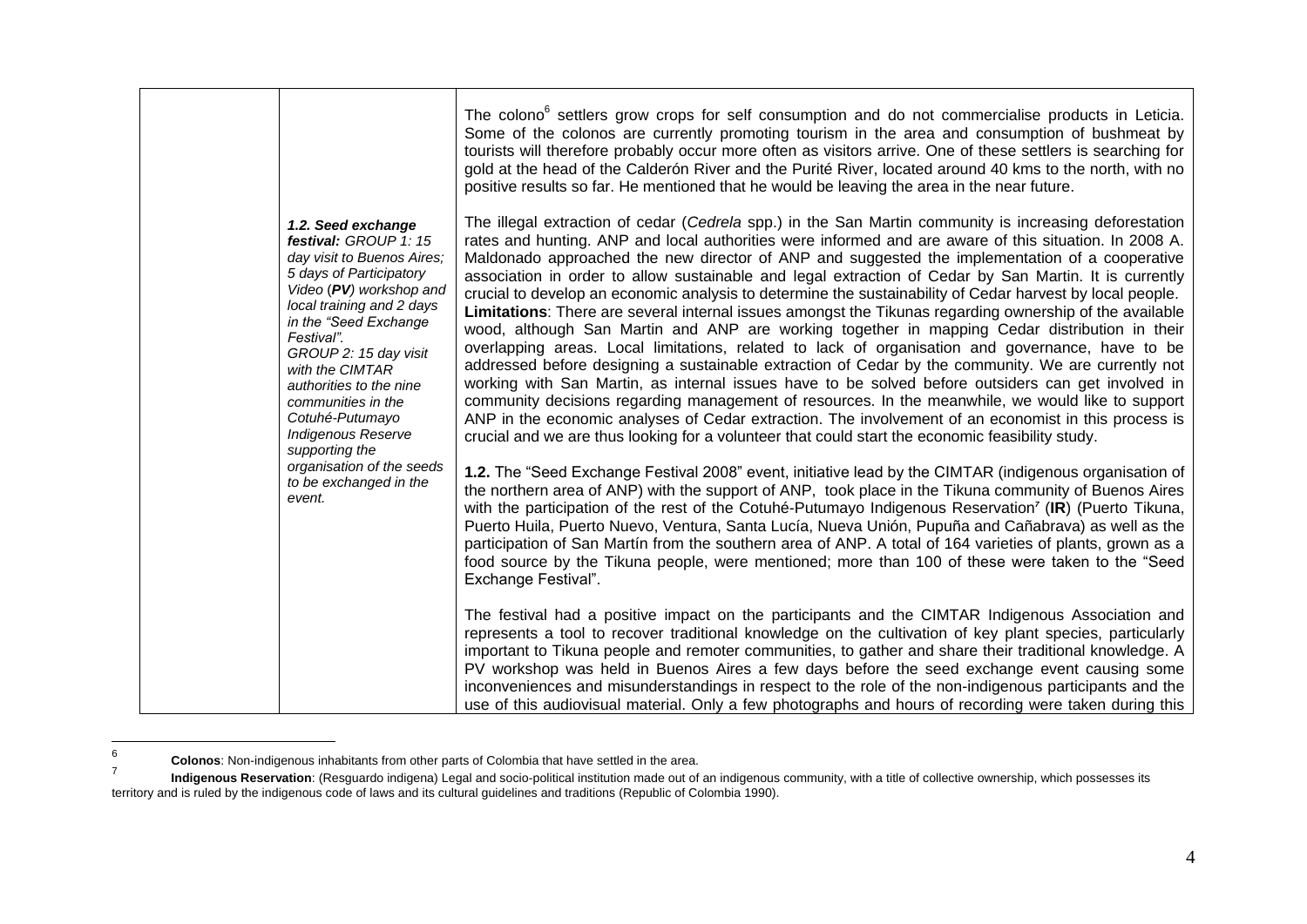|                                                                                                                                                   |                                                                       | event following the disagreement of some of the elders towards the filming of the Seed Exchange. A<br>copy of all videos and photographs taken during the Seed Exchange and PV Workshop is under<br>CIMTAR's supervision and a copy is also guarded by ANP and Fundación Entropika. A legal agreement<br>is in process in order to access this information with the prior consent of the CIMTAR. Another Seed<br>Exchange was proposed for the year 2009 where CIMTAR decided upon the sole participation of<br>traditional authorities and ANP.<br>The above-mentioned event was held on June 26-28, 2009 in the community of Ventura with the<br>participation of ANP, but unfortunately the communities from the south of ANP (Mocagua, Palmeras and<br>San Martín) did not participate. ANP has played a crucial role in promoting the Seed Exchanges and has<br>also been monitoring the growth of the seeds that were exchanged last year between the nine<br>communities of the northern area of the park. One of the conclusions drawn from the events held in<br>Buenos Aires and Ventura is that there are numerous varieties of manioc, plantain, banana, pineapple,<br>yam and Aroid tubers which are especially important to the Tikuna diet. These varieties require more<br>attention in order to promote their use and transmission of traditional knowledge to secure their<br>conservation. The "Seed Exchange" is becoming the "Traditional Knowledge Exchange" in a future event<br>scheduled for the year 2010 by the CIMTAR because not only seeds are exchanged but more<br>awareness has been generated about the importance of cultural spaces like these. |
|---------------------------------------------------------------------------------------------------------------------------------------------------|-----------------------------------------------------------------------|-------------------------------------------------------------------------------------------------------------------------------------------------------------------------------------------------------------------------------------------------------------------------------------------------------------------------------------------------------------------------------------------------------------------------------------------------------------------------------------------------------------------------------------------------------------------------------------------------------------------------------------------------------------------------------------------------------------------------------------------------------------------------------------------------------------------------------------------------------------------------------------------------------------------------------------------------------------------------------------------------------------------------------------------------------------------------------------------------------------------------------------------------------------------------------------------------------------------------------------------------------------------------------------------------------------------------------------------------------------------------------------------------------------------------------------------------------------------------------------------------------------------------------------------------------------------------------------------------------------------------------------------------------------------------------------|
| 2. Supporting<br>participatory<br>assessment<br>among<br>stakeholders (SH)<br>to establish<br>common ground<br>knowledge, skills<br>and resources | 2.1. Workshops with<br>SH:<br>Dissemination of<br>preliminary results | 2.1. Fundacion Entropika organised a visit to the Calderon Basin with the participation of the<br>Environmental Police, local leaders from the Calderon basin, Reserva Cerca Viva and Reserva<br>Tanimboca. A complete report was submitted as a result of this visit. The information presented<br>originated two further meetings to discuss the irregularities regarding the use of NR in the area.<br>Limitations: The participation of CORPOAMAZONIA was crucial as it is in charge of regulating the use<br>of NR in this area. Nevertheless, after confirming the participation of a representative from this<br>organisation, they did not attend this visit. A written complaint was presented by the Environmental<br>Police, but never obtained a response from CORPOAMAZONIA. This situation has been common in<br>previous visits/meetings regarding the Calderon basin. The lack of involvement of CORPOAMAZONIA is<br>one of the main constraints for enforcing environmental regulations in the area. However, we keep<br>updating CORPOAMAZONIA with reports as well as inviting them to other workshops that are likely to<br>interest them, such as the Social Cartography workshop held in Mocagua (see below).                                                                                                                                                                                                                                                                                                                                                                                                                                                 |
|                                                                                                                                                   | 2.2. Social<br>Cartography<br>workshop, Mocagua,<br>May 16-18, 2009   | 2.2. The Social Cartography workshop was developed with the communities that overlap ANP in its<br>southern part as their participation to the Seed Exchange Festival in June 2009 was not possible due to<br>resources and transport constraints; this workshop aimed gathering Tikuna communities and other<br>important SH, such as ANP, CORPOAMAZONIA, Fundacion Tropenbos, Entropika and local NGOs,<br>together.<br>Entropika and Tropenbos presented in this workshop feasible alternatives to effectively communicate on                                                                                                                                                                                                                                                                                                                                                                                                                                                                                                                                                                                                                                                                                                                                                                                                                                                                                                                                                                                                                                                                                                                                                    |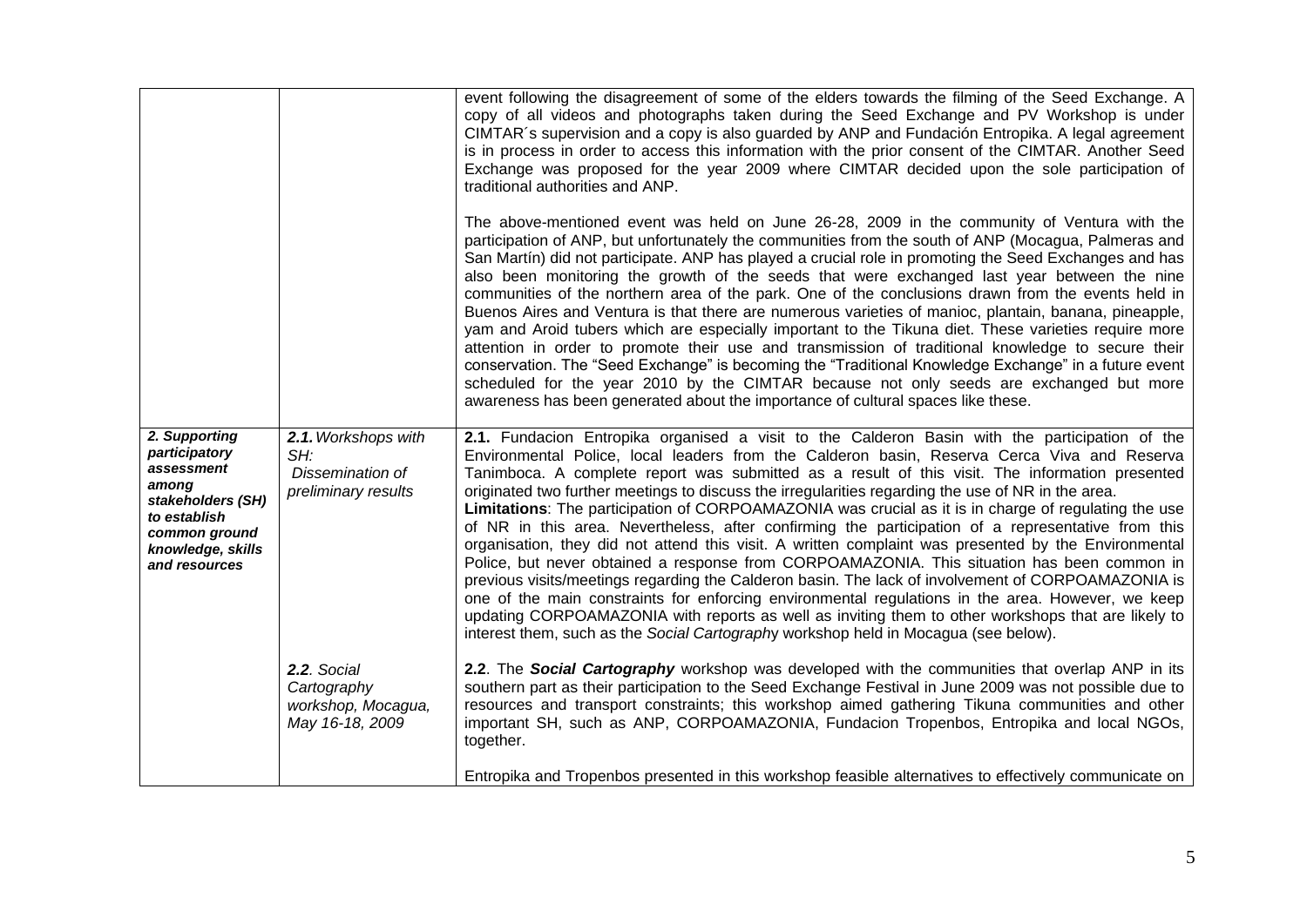|                                                                                                                  |                                                                                                                                                                                     | issues, such as land protection and management, law and policy on the use of NR and boundaries<br>between contiguous IR, between the environmental authorities and indigenous people, owing this to the<br>misunderstandings that the latter have regarding these issues. Local people gained an insight on<br>environmental legislation as a result of this workshop.<br>The participation of ANP and CORPOAMAZONIA was essential to discuss current issues on IR<br>boundaries and new proposals of IR extension, as is the case of the San Martin community. Maps made                                                                                                                                         |
|------------------------------------------------------------------------------------------------------------------|-------------------------------------------------------------------------------------------------------------------------------------------------------------------------------------|-------------------------------------------------------------------------------------------------------------------------------------------------------------------------------------------------------------------------------------------------------------------------------------------------------------------------------------------------------------------------------------------------------------------------------------------------------------------------------------------------------------------------------------------------------------------------------------------------------------------------------------------------------------------------------------------------------------------|
|                                                                                                                  |                                                                                                                                                                                     | by local leaders were produced with the active involvement of elder and women. This is the first time<br>since 2004 that CORPOAMAZONIA participates in the dissemination of new or modified legislations on<br>the use of NR that indigenous people have to be aware of.                                                                                                                                                                                                                                                                                                                                                                                                                                          |
|                                                                                                                  |                                                                                                                                                                                     | This workshop made an approach between Mocagua and Palmeras Tikuna communities possible as<br>they have a common territory where boundaries are not clear; first discussions about management of<br>resources in this territory were elicited. Fieldtrips organised by leaders of both communities will confirm<br>territory limits inside ANP.                                                                                                                                                                                                                                                                                                                                                                   |
|                                                                                                                  |                                                                                                                                                                                     | Fundacion Tropenbos has a long-term experience in developing workshops focusing on cartography and<br>management of resources by indigenous people; Entropika's involvement was crucial as our permanent<br>presence helps to monitor and support the collection and organisation of new information gathered by<br>Tikuna people.                                                                                                                                                                                                                                                                                                                                                                                |
| 3. Estimating<br>densities/abundan<br>ces and<br>distribution of<br>hunting target<br>species<br>(mammals/birds) | 3.1 Monthly fieldtrips to<br>conduct census<br>surveys were carried<br>out as well as<br>continuous training in<br>monitoring methods for<br>local co-investigators<br>was offered. | 3.1. Please see results in Appendices 1 and 2 for overlapping areas (Mocagua and San Martin).<br>3.2 Five census fieldtrips were conducted in the Calderon basin from February to June 2009. A total of 7<br>trails with a cumulative distance of 18 km were cut and marked for carrying out census surveys. Walked<br>distances of 61 km of census surveys were completed. A database with 216 observations of primates<br>and other large-vertebrates, including diurnal and nocturnal census is available. We obtained a total of<br>82 visual detections composed mainly out of primates (88%) followed by rodents, carnivores and<br>ungulates. A detailed list of observed fauna is included in appendix 4. |
| 4. Assessing the<br>abundance and<br>distribution of key<br>tree/food mammal<br>species                          | 4.1. Five fieldtrips to<br>the Calderón River<br>area with the<br>participation of three<br>volunteers.                                                                             | 4.1. At the moment, a one hectare grid has been established and recording of botanical data with TEK<br>methodology has been carried out in 60% of the grid. A total of 369 trees with a DBH>10 cms have been<br>mapped, tagged and measured and around 600 trees are expected to be surveyed in this hectare.<br>Seventy (70) vegetation samples were collected, then dried at the Universidad de los Andes herbarium<br>and classified at the COAH Colombian Amazonian Herbarium (see Appendix 5). Tree species such as<br>alcanfor, mata matá and cumala tend to dominate the vegetation in the area.                                                                                                          |
|                                                                                                                  |                                                                                                                                                                                     | Training and education: Two English nationals had the opportunity to volunteer for fieldwork in the                                                                                                                                                                                                                                                                                                                                                                                                                                                                                                                                                                                                               |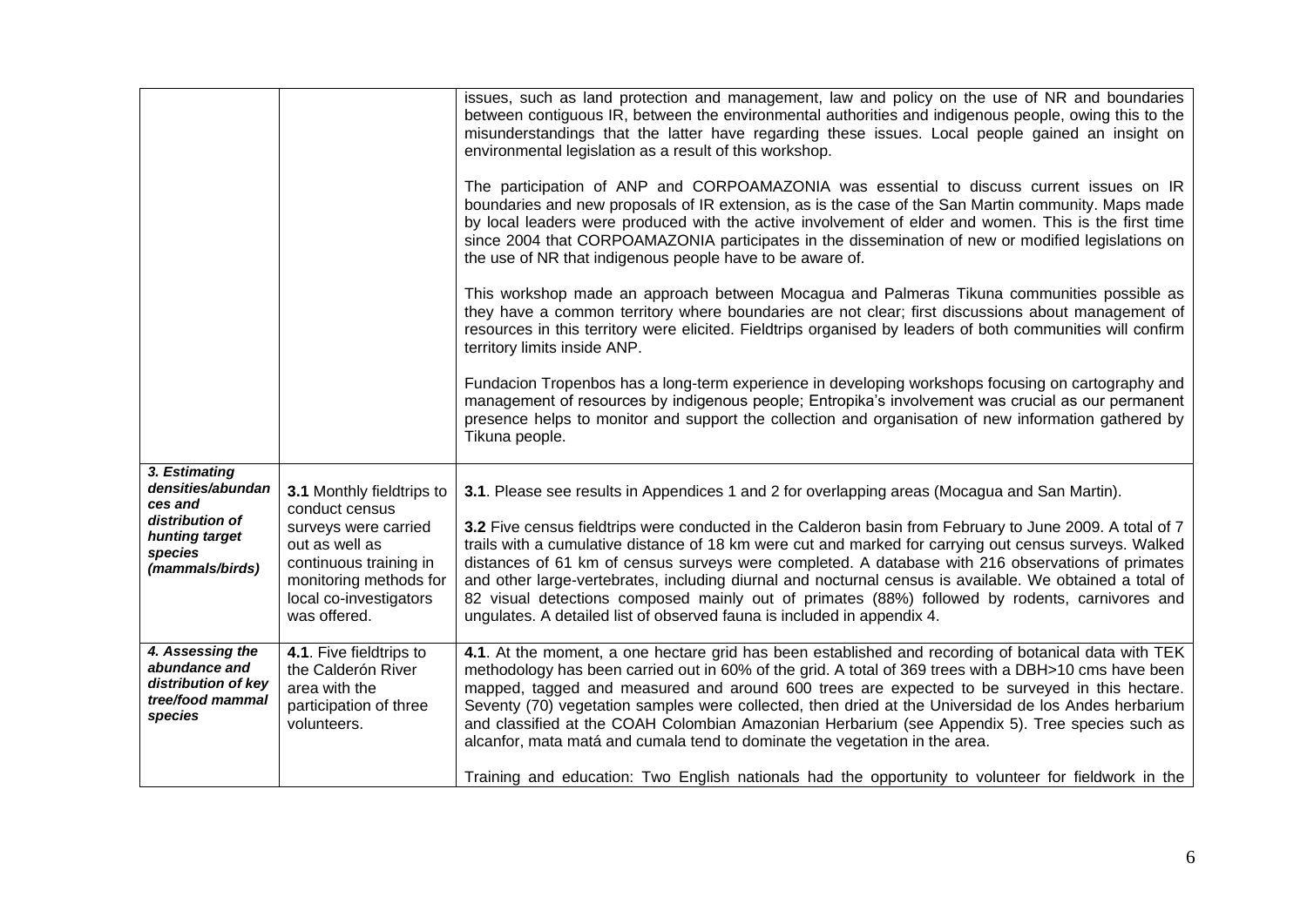|                                                                                                                                                                        | 4.2. Completion of two<br>years of tree survey<br>research in ANP with<br>the Tikuna<br>communities of<br>Mocagua and San<br>Martín.                   | Calderón basin. One biology student from Universidad de los Andes volunteered for fieldwork as he will<br>develop his thesis for a Bachelor's degree next semester and was in search of more insight on the<br>region.<br>Collection of initial GIS database information on the Sábalo Creek area around the "Palosangre"<br>campsite and the Calderón basin between the "colono" settlements and the "León de Judá" community<br>(work in progress).<br>4.2. Fruits of the Forest Pictorial Guide: This guide is the result of a four hectare tree survey on the fruit<br>that are consumed by primates in the southern part of ANP and includes several years of field work on<br>plant photography. It is intended to facilitate recognition of local species and to serve as an environmental<br>education tool. The "Agustín Codazzi" and "Antonio Ricaurte" schools from San Martin and Mocagua<br>have an available copy to work with the students. ANP has also been delivered a copy for environmental<br>education purposes (see Appendix 3).<br>Limitations: The pictorial guide has not been distributed to the rest of Tikuna communities located at the<br>southern part of ANP and the communities from the Calderon basin, as planned by Entropika, as funding<br>for this purpose is not available yet. To overcome the funding limitations, Entropika is presenting the<br>guide to funding bodies to publish a first edition and distribute it locally. |
|------------------------------------------------------------------------------------------------------------------------------------------------------------------------|--------------------------------------------------------------------------------------------------------------------------------------------------------|----------------------------------------------------------------------------------------------------------------------------------------------------------------------------------------------------------------------------------------------------------------------------------------------------------------------------------------------------------------------------------------------------------------------------------------------------------------------------------------------------------------------------------------------------------------------------------------------------------------------------------------------------------------------------------------------------------------------------------------------------------------------------------------------------------------------------------------------------------------------------------------------------------------------------------------------------------------------------------------------------------------------------------------------------------------------------------------------------------------------------------------------------------------------------------------------------------------------------------------------------------------------------------------------------------------------------------------------------------------------------------------------------------------------------------------------------------------------------|
| 5. Training local<br>students in<br>research<br>methods<br>enabling them<br>to conduct<br>research on<br>environmental<br>issues, and<br>disseminate<br>their findings | 5.1. Participatory<br>Video Workshops<br>carried out in the<br>community of Buenos<br>Aires during the Seed<br>Exchange Festival in<br>September 2008. | 5.1. Three members of the community of San Martin were formed into teaching Participatory Video,<br>resulting in the community now having a capable team, with experience, to continue the work started by<br>external facilitators and to manage the filming process. The next step is to facilitate them in edition of the<br>films to enable independent completion of the process. This work, led by Hannah Parathian and<br>supported by Entropika, is in progress<br>Each group produced their own video which each have their own own educational value for the<br>participants and the future viewers, by documenting the importance and practical preparation of the<br>Seed Exchange event, creating a drama, outlining a social problem in the communities, and<br>regenerating knowledge of traditional stories by committing them to film.<br>DVDs of all of the footage have been made available to every community involved in the exchange.                                                                                                                                                                                                                                                                                                                                                                                                                                                                                                                |
|                                                                                                                                                                        | 5.2. Project-based<br>Learning and<br>Participatory Video<br>activities carried out<br>with schoolchildren in<br>the Community of                      | 5.2. in Mocagua 87 people were involved in one or more of the activities carried out, representing<br>around 1/5 of the entire community.<br>48 people, the majority of whom had never visited the Maloca previously, were able to take part in the<br>field trips.                                                                                                                                                                                                                                                                                                                                                                                                                                                                                                                                                                                                                                                                                                                                                                                                                                                                                                                                                                                                                                                                                                                                                                                                        |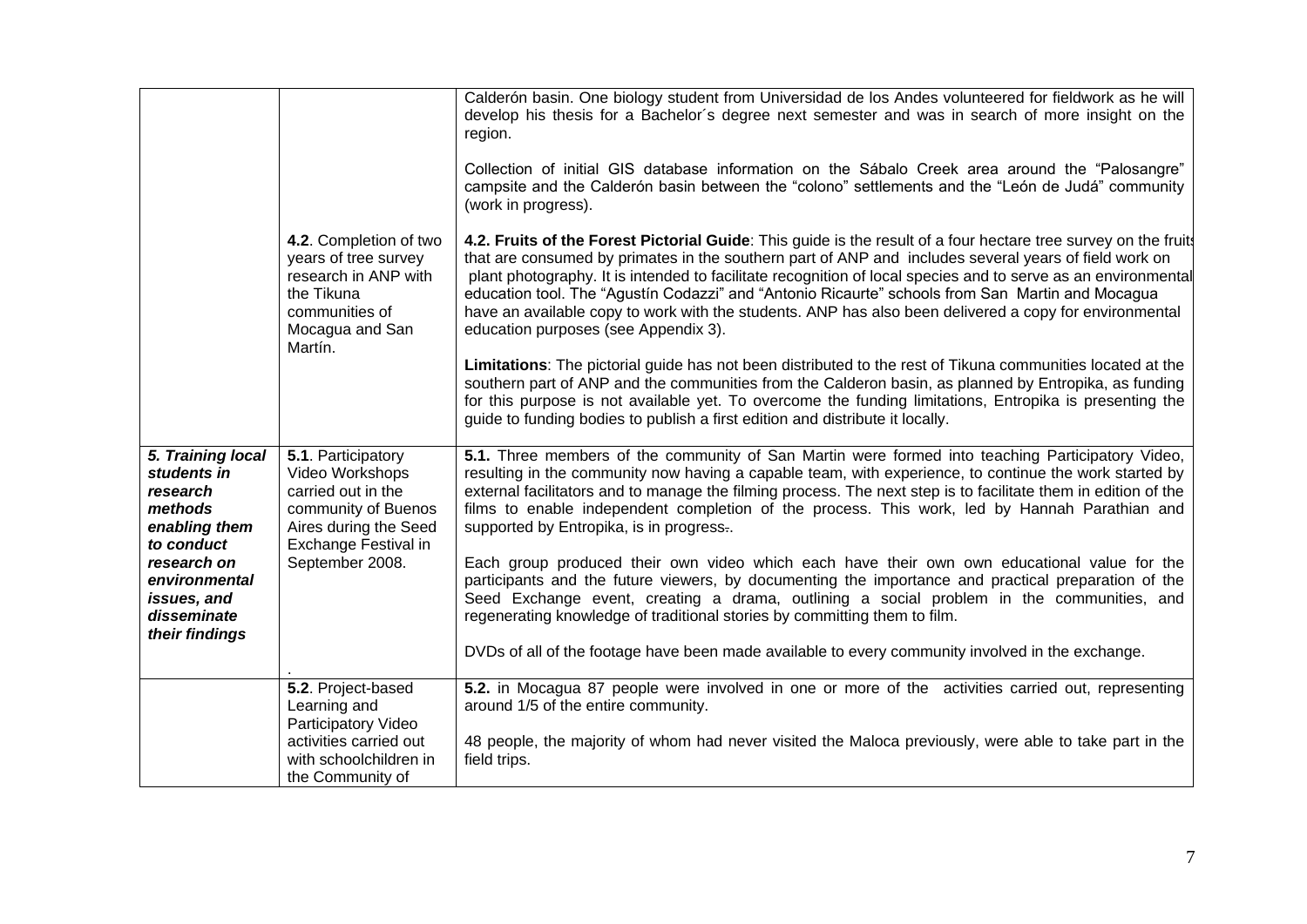|                                                                                               | Mocagua. The<br>activities used the<br>Maloca <sup>8</sup> and its<br>surrounding area as a<br>focus for<br>environmental<br>education.                                             | The children were given complete autonomy in the learning process, allowing for peer-based learning<br>and the sharing of information, leading to increased confidence in their own abilities and knowledge.<br>The participants were able to use the Maloca as a space for cross-generational learning and sharing of<br>traditional and cultural knowledge.<br>The community had a permanent record of the activities in the form of the DVDs, which can be used as<br>educational resources in the future.<br>The DVDs will form part of an educational exchange between Colombia and the UK.                                                                                                                                                                                                                                                                                                                                                                                            |
|-----------------------------------------------------------------------------------------------|-------------------------------------------------------------------------------------------------------------------------------------------------------------------------------------|---------------------------------------------------------------------------------------------------------------------------------------------------------------------------------------------------------------------------------------------------------------------------------------------------------------------------------------------------------------------------------------------------------------------------------------------------------------------------------------------------------------------------------------------------------------------------------------------------------------------------------------------------------------------------------------------------------------------------------------------------------------------------------------------------------------------------------------------------------------------------------------------------------------------------------------------------------------------------------------------|
| 6. Identifying<br>appropriate<br>technologies for<br>the improvement<br>of local<br>economies | 6.1. Continuous visits<br>to the indigenous<br>market on Saturday<br>mornings in Leticia,<br>participatory data<br>collection through<br>semi-structured<br>interviews with related | 6.1. Palm tree species bear massive harvests and are a very important food source from the forest that<br>has been used for centuries. Local commercialisation of five palm tree species Asaí, Bacaba, Milpesos,<br>Chontaduro and Canangucho). At the moment, novel technology to further process the large proportion<br>of the fruit production that spoils every year is not available and there is limited development of<br>alternative products derived from palms and the forest in general. There are also key fruits, such as<br>Cancharana, Copoasú, Marañón, Borojó, Hot peppers and other products from the forest, that confer a<br>vast development potential, in this sense, to this region.                                                                                                                                                                                                                                                                                |
|                                                                                               | SH and gather of data<br>during workshops.<br>6.2. Information<br>search, organisation<br>and analysis of<br>identified technologies<br>for the improvement of<br>local economies.  | 6.2. Local organisation is weak and positive results have been obtained from working with families<br>instead of the whole community. Every family has an area which they use to grow crops and fruit trees,<br>where, during good harvest seasons, a relevant amount of the fruit spoils. Non-timber forest products,<br>such as Asaí, have been industrially commercialised in Brazil for many years and machinery associated<br>to processing these forest products is available. Products from the Colombian Amazon have been<br>historically isolated from the rest of Colombia because of the lack of local processing facilities of<br>products that do not expire quickly, can be stored and commercialised with low transportation costs. The<br>process known as liophilization or freeze drying is an essential process which Leticia and the region<br>does not use. Its implementation would enable massive harvests and non-timber forest products to be<br>used more wisely. |

 $\bf 8$ 8 Maloca - A traditional communal home customarily used by Tikuna people where various families share living space and childcare, partake in the preparation and eating of food, tell folktales and perform traditional ceremonies. In recent years people have abandoned this type of communal living and now inhabit communities with each family having their own individual house. Many communities maintain a *Maloca* to use for traditional celebrations and educative purposes, as well as for tourist attractions.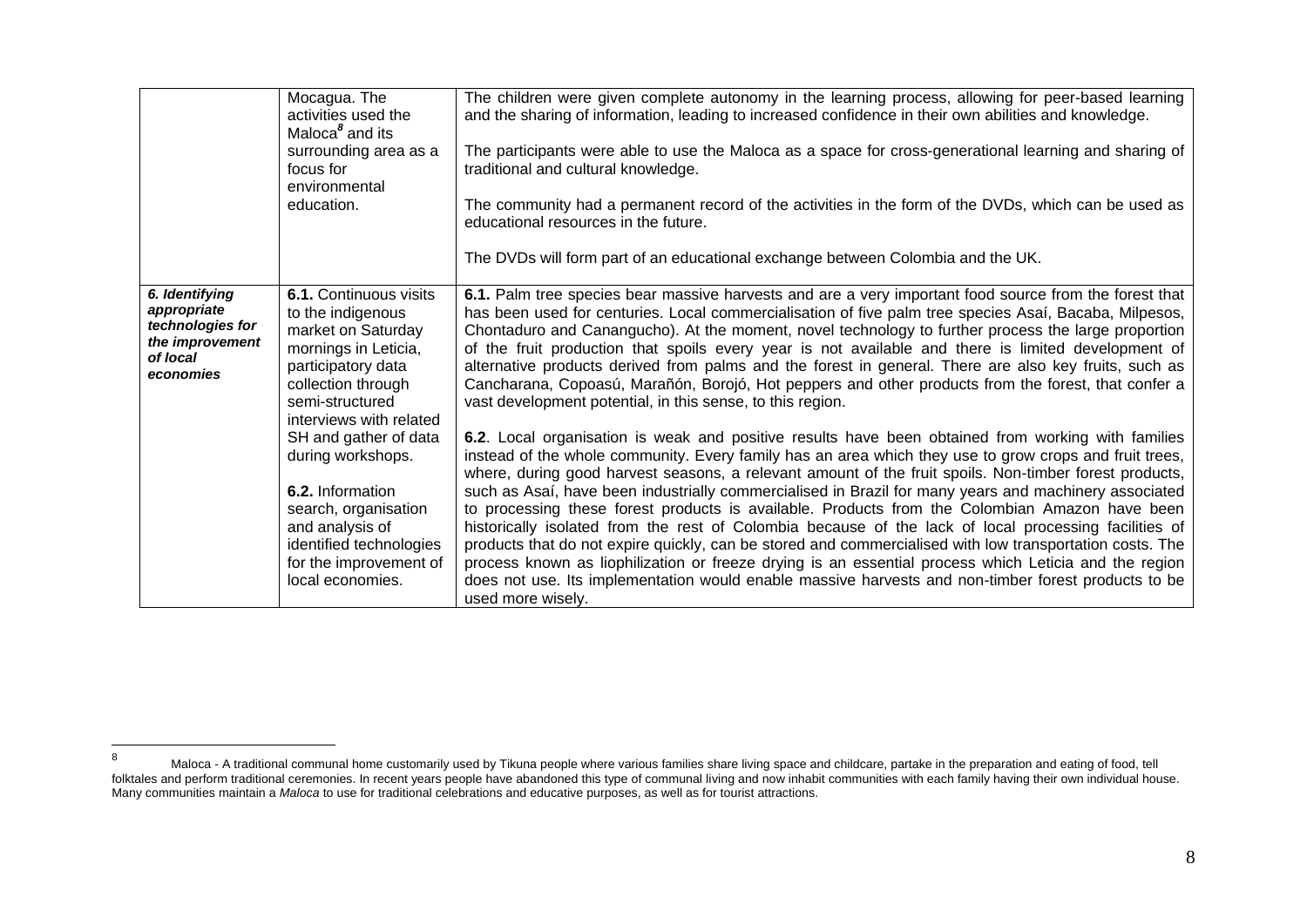### **5. In what ways could WFN help you further?**

There are four key processes that were consolidated during the year we received funding from WFN, that are the product of our long-term work and presence in the study area:

1. **Local-based monitoring of nocturnal species in Mocagua**: It is crucial that Mocaguans feel that we keep supporting them in this unique project although we are in the process of making monitoring self-sustainable. For this reason we would like to keep offering the local team of co-investigators the means to continue their monitoring project, such as training and evaluation in census techniques and collection of harvest data, materials, and refreshments for fieldwork. We think that is it is decisive to make a proper transfer of knowledge to local people, enabling them to analyse their own data. This process has to be continuous in order to evaluate results and, owing to the literacy level of local people, requires our constant follow up. It is important for us to be able to provide the required support and funding still needed.

2. **Monitoring of plant species**: A database for the monitoring of the forest in the Calderón basin will allow further comprehension of the tree species in the local area. This information is necessary to identify appropriate alternative products from the forest that can be managed sustainably and which promote local economies and livelihoods associated to the conservation and use of natural ecosystems.

3. **Identification of economic alternatives**: It is clear that local organisation and funds management still is a limitation for local people. Nevertheless, it is important for us to initiate at least one of the identified economic options, such as the freeze drying of non-timber forest products. We would like to make the economic analyses of this project in order to begin its feasibility study. It is likely that, after local people see results, they will join the project, especially more organised communities like the Israelitas in the Calderon basin. For us as conservationist it is crucial in the meanwhile to move forward in the implementation of economic alternatives that may bring a sustainable way of funding local research. Further funding is needed for the implementation of the feasibility project as it will require the participation of a multi-disciplinary team, that, due to the economic limitations of a developing country such as Colombia, requires a minimal salary to fulfil its living and travel expenses. An appropriate expertise and an initial economic investment are needed in order to identify the appropriate non-timber species for the freeze drying process. One team member has a piece of primary forest of 18 hectares (Natural Private Reserve), needed for monitoring the studied species, as extraction of plant species in non-private forests is illegal in the Colombian Amazon. Additionally, another team member offers a piece of land in Leticia for the implementation of the processing infrastructure.

WFN continuation funding would aid in the monitoring of the tree survey plots as well as to commence work with Natural Private Reserves, located in the rural area near Leticia, on estimating local crops and fruit harvest amounts. This information will be the baseline to promote the production of alternative products from the Colombian Amazon which are envisioned to be processed using novel technology (freeze dry facilities) in the region.

4. **Enforcement of wildlife trade regulations**: We denounced the alarming rates of illegal trade on night monkeys in the Colombian-Peruvian Amazonian border as part of our results during 2008-2009. We would like to keep in touch with international organisations located in other tropical areas to share information, having an impact at international level, to enforce wildlife trade regulations. It would be very helpful to be able to count on the collaboration of WFN in contacting those organisations, as well as in international dissemination of our results to organisations like CITES and IUCN

# **6. Were there any outstanding members of your team?** Please briefly explain

their contribution

 Eliana Martinez (Colombian): She is the director of Pure National Park, in the Colombian Amazon, since July 2008.

 Carlos Zarate (Colombian): He obtained a PhD degree from Universidad Nacional de Colombia. His thesis topic was the commercial trade between Tikunas from Colombia, Brazil and Peru, in the Amazonian frontier.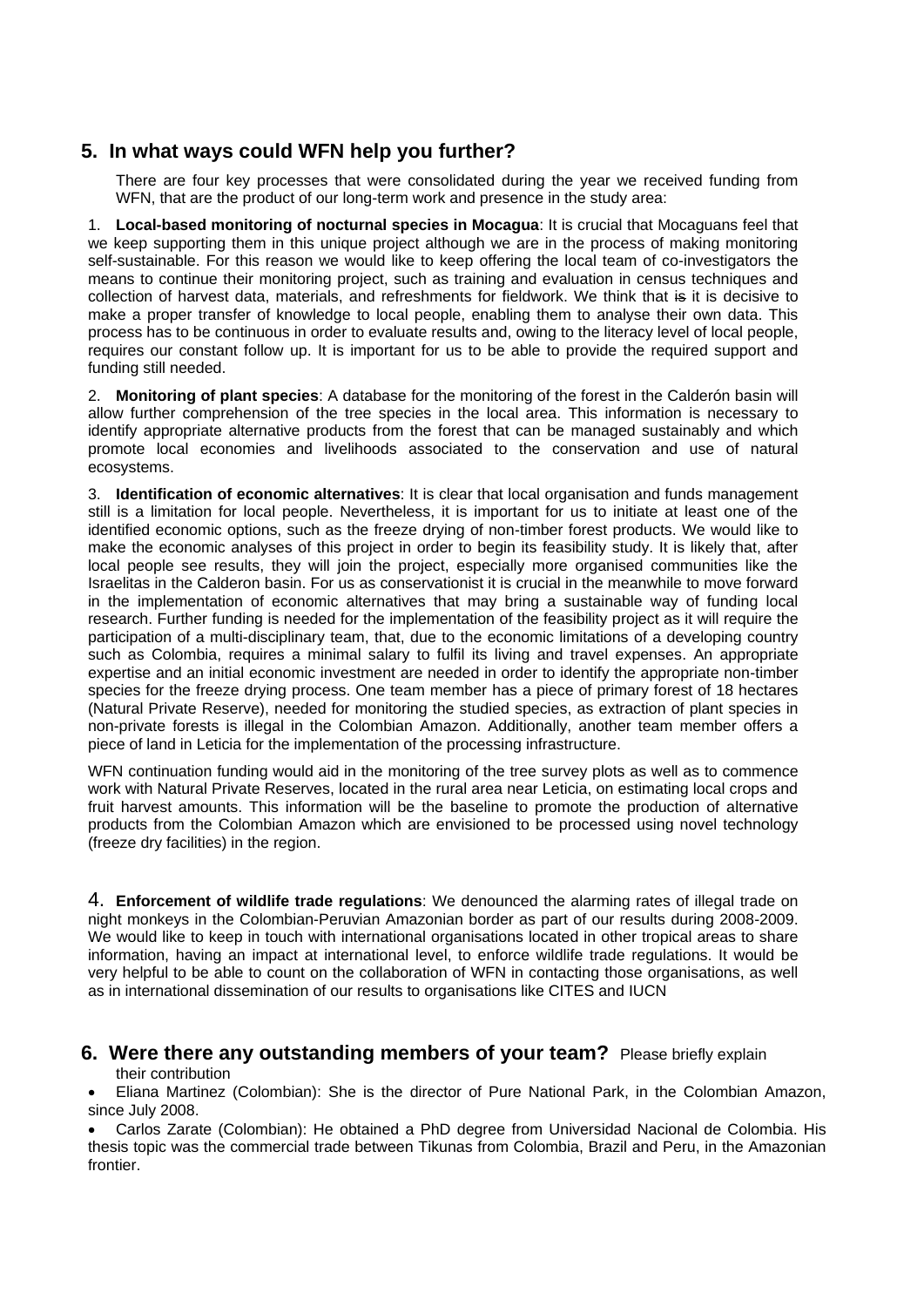Carolina Montoya and Mauro Reyes (Colombian): They collected fieldwork data for their MSc degree at Schumacher College (UK) while volunteering for Entropika in 2008. MSc degrees obtained in November 2008.

 Daniel Aristizabal (Colombian): Daniel secured a full-funded scholarship for a MSc degree in Netherlands, with Entropika's support, after volunteering for Entropika in 2008.

 Hannah Parathian: She secured funding for completing fieldwork in Mocagua and San Martin for her PhD degree at Oxford Brookes University.

### **7. What impact has your work had on the local community to date? What are your future goals regarding the community?**

Local settlers from the Calderón basin have knowledge of Entropika's research permit and initiation of activities. The "colono" settlement is comprised of houses located along the Calderón basin, frequently inhabited part-time or by only one person, generally men. This makes the involvement of the "colonos" more related to a personal interest in participating. The "Israelita" community has not yet decided to begin work, although a small group of six men are interested and know that the next step is training with us on natural resource monitoring techniques. The "Israelita" community is in search of ways to manage the land adequately, because CORPOAMAZONIA has prohibited the clearing of more forest, and need to effectively maintain the fruit crops they have established to commercialise. Our future goals are to support this process, if required by the community, and to begin training and monitoring activities with the local groups that are interested.

For overlapping areas (Mocagua and San Martin) please see points 3 and 5.

### **8. Have other local organisations contributed significantly to your work, and, if so, which organisations were these?**

Our strategic long-term alliance with ANP has established an enduring relationship. This has allowed us to actively participate and contribute to the monitoring of the management of resources in the area. Additionally, the institutional support of ANP and the Colombian Park System, through research permits granted by them, allowed us to maintain our presence in the area, building up a good-will among local communities, governmental and non-governmental organisations.

Fundacion Tropenbos has played a key role for Entropika in proving advice on participatory research. Tropenbos' director (Carlos Rodriguez) has been supporting us through funding volunteers for conducting fieldwork (in 2006) and organising and co-funding the social cartography workshop (2009). Their long-term experience has provided us with crucial information to avoid mistakes regarding funding investment with local people when considered risky.

Reserva Cerca Viva was in charge of collecting the socio-economic and ecological data of the Calderon basin during the last decade as part of contract granted by CORPOAMAZONIA. Its participation during visits, meetings and fieldtrips organised by Entropika, has provided us with an insight on human-wildlife interactions. Their work in 2004 was the baseline for our current research in the Calderon basin and further collaborative work is planned for 2010.

# **9. Have you worked with anybody who you believe might be appropriate**

**for a Whitley Award?** Please give contact details and briefly outline the work they are involved in.